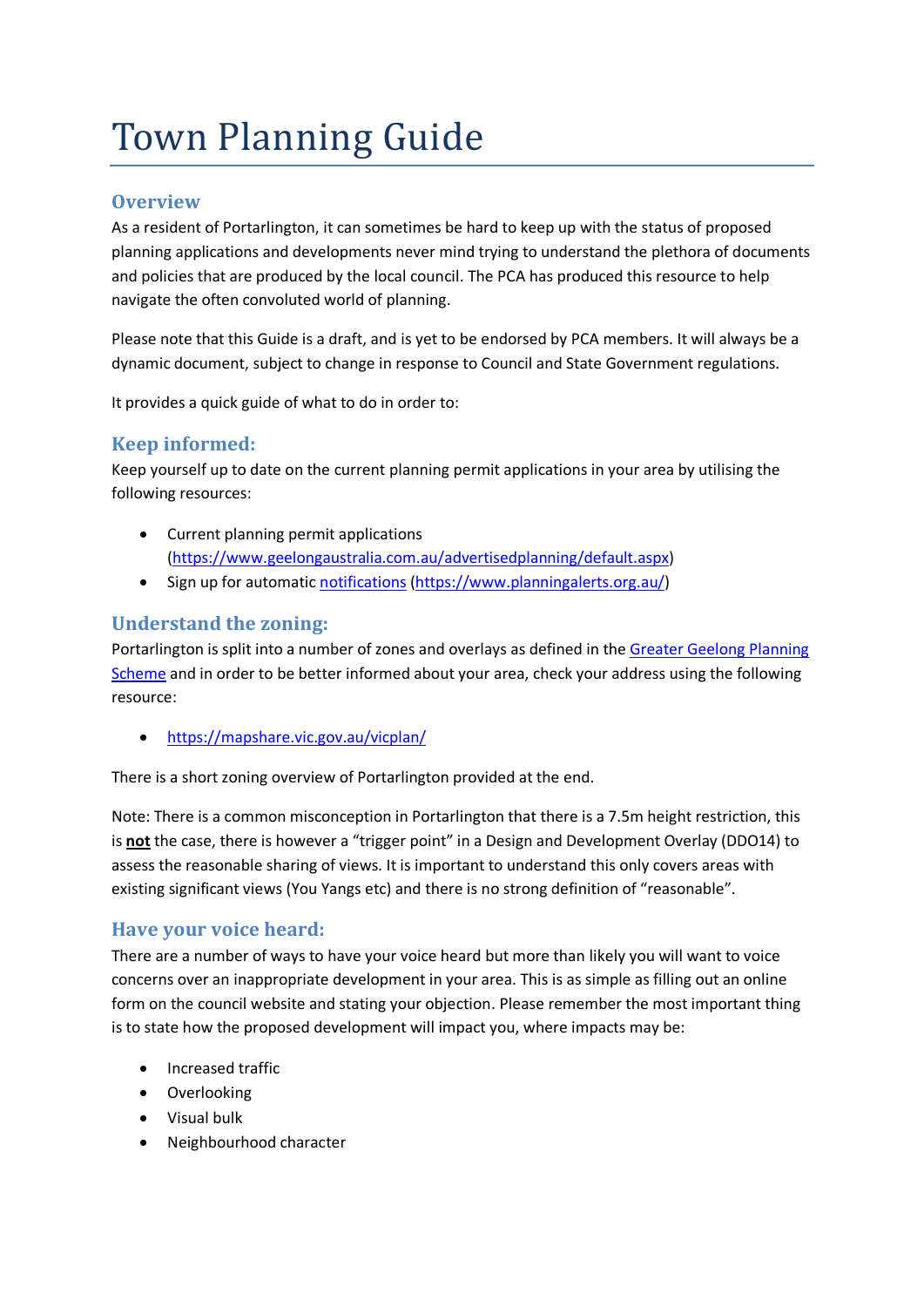The Manningham City Council have produced a great information sheet on writing an effective objection:

**Making an Effective Objection Information Sheet** 

This sheet can be transposed effectively to Portarlington and has a number of valuable points to follow.

# **Other planning documents:**

There are a number of other documents that have been produced over the years and have been used as a basis for amendments to the planning scheme. They are worth using as references when trying to back up any arguments. However in no way do they take precedence over the planning scheme.

- Geelong Settlement Strategy
- Bellarine Localised Planning Statement
- Portarlington Structure Plan

# **Further Help:**

Hopefully this information pack has given you a good start in understanding the often confusing area of planning and empowers you to take a deeper look.

Please feel free to contact the PCA as we have a number of members who are willing to lend a helping hand in understanding planning and how it affects both your area and Portarlington as a whole.

# **Residential Zones Overview**

Provided as a quick overview and full descriptions are detailed in the Greater Geelong Planning Scheme.

#### **GRZ1 – General Residential Zone Schedule 1**

- Covers new development areas (i.e. the Rise, Portarlington Lifestyle Village and the yet to be started "Olive Grove")
- Height limit is 11 metres but generally also covered by DDO14.
- Restricted to 3 storeys.
- These areas are also generally covered by a Development Plan Overlay (DPO).

#### **GRZ2 – General Residential Zone Schedule 2**

- Covers the majority of Portarlington.
- Height Limit is 9 metres but generally also covered by DDO14.
- Must adhere to private open space requirements.
- Restricted to 3 storeys.

#### **RGZ3- Residential Growth Zone Schedule 3**

- Also known as the IHDA (Increased Housing Diversity Area).
- Covers majority of residential properties within 600m of the town centre.
- Building heights restricted to 10.5 metres.
- Restricted to 4 storeys.